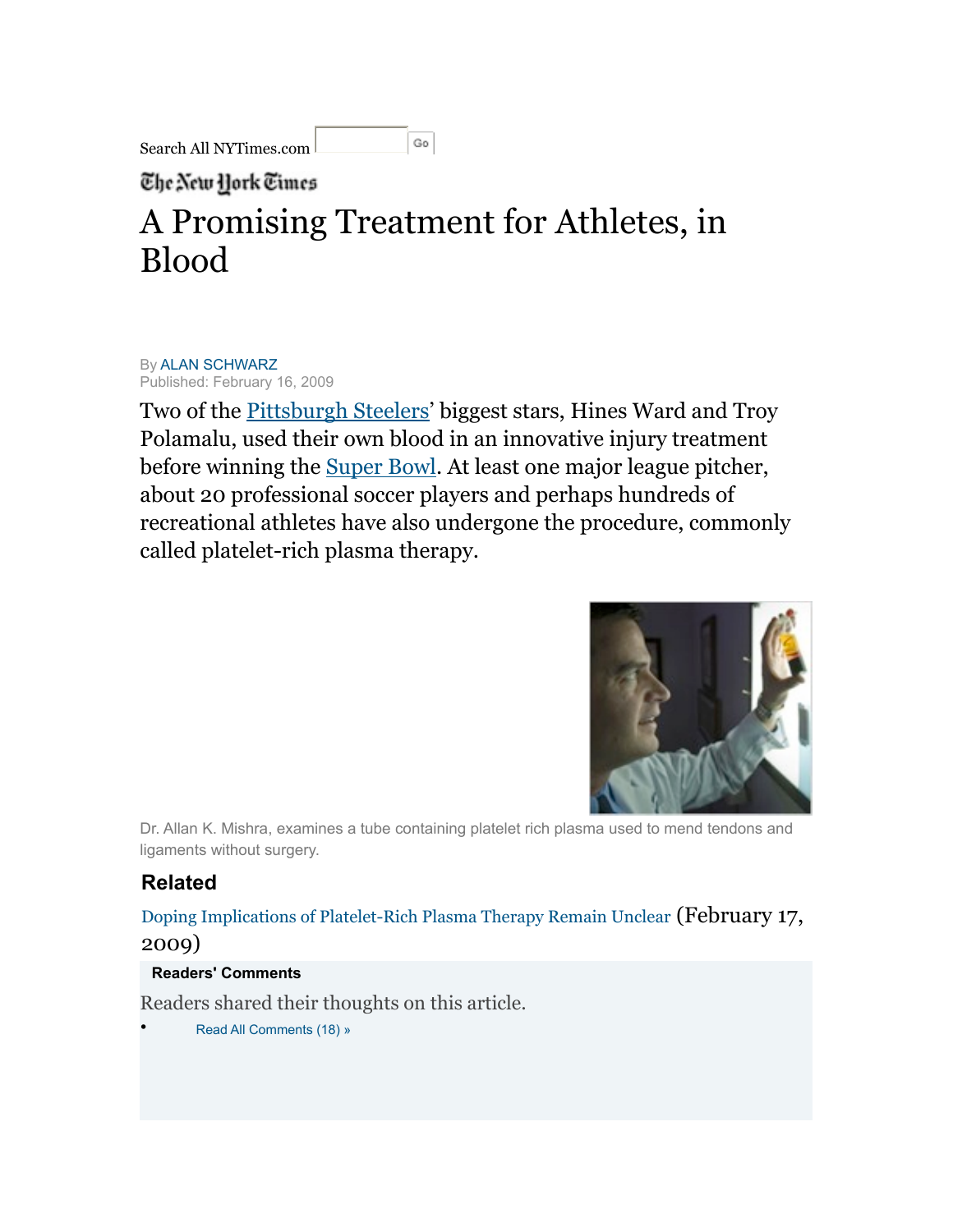Experts in sports medicine say that if the technique's early promise is fulfilled, it could eventually improve the treatment of stubborn injuries like [tennis elbow](http://health.nytimes.com/health/guides/disease/tennis-elbow/overview.html?inline=nyt-classifier) and knee [tendinitis](http://health.nytimes.com/health/guides/disease/tendinitis/overview.html?inline=nyt-classifier) for athletes of all types.

The method, which is strikingly straightforward and easy to perform, centers on injecting portions of a patient's blood directly into the injured area, which catalyzes the body's instincts to repair muscle, bone and other tissue. Most enticing, many doctors said, is that the technique appears to help regenerate ligament and tendon fibers, which could shorten rehabilitation time and possibly obviate surgery.

Research into the effects of platelet-rich plasma therapy has accelerated in recent months, with most doctors cautioning that more rigorous studies are necessary before the therapy can emerge as scientifically proven. But many researchers suspect that the procedure could become an increasingly attractive course of treatment for reasons medical and financial.

"It's a better option for problems that don't have a great solution it's nonsurgical and uses the body's own cells to help it heal," said Dr. Allan Mishra, an assistant professor of orthopedics at Stanford University Medical Center and one of the primary researchers in the field. "I think it's fair to say that platelet-rich plasma has the potential to revolutionize not just sports medicine but all of orthopedics. It needs a lot more study, but we are obligated to pursue this."

Dr. Neal ElAttrache, the [Los Angeles Dodgers'](http://topics.nytimes.com/top/news/sports/baseball/majorleague/losangelesdodgers/index.html?inline=nyt-org) team physician, used platelet-rich plasma therapy in July on a partially torn ulnar collateral ligament in the throwing elbow of pitcher Takashi Saito. Surgery would have ended Mr. Saito's season and shelved him for about 10 to 14 months; he instead returned to pitch in the September pennant race without pain.

Dr. ElAttrache said he could not be certain that the procedure caused the pitcher's recovery — about 25 percent of such cases heal on their own, he said — but it was another encouraging sign for the nascent technique, which doctors in the field said could help not just injuries to professional athletes but the tendinitis and similar ailments found in the general population.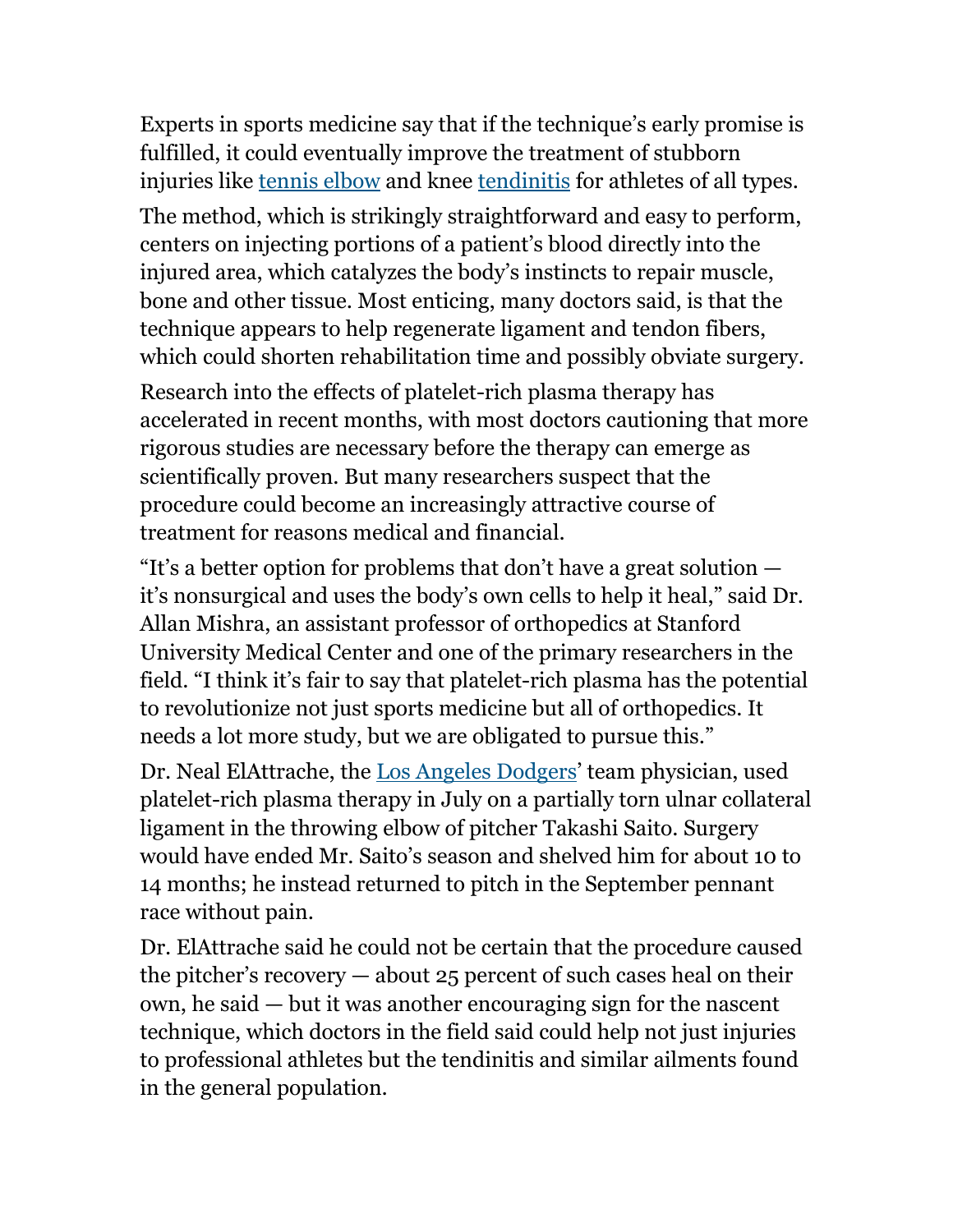"For the last several decades, we've been working on the mechanical effects of healing — the strongest suture constructs, can we put strong anchors in?" Dr. ElAttrache said. "But we've never been able to modulate the biology of healing. This is addressing that issue. It deserves a lot more study before we can say that it works with proper definitiveness. The word I would use is promising."

Platelet-rich plasma is derived by placing a small amount of the patient's blood in a filtration system or centrifuge that rotates at high speed, separating red blood cells from the platelets that release proteins and other particles involved in the body's self-healing process, doctors said. A teaspoon or two of the remaining substance is then injected into the damaged area. The high concentration of platelets  $-$  from 3 to 10 times that of normal blood  $-$  often catalyzes the growth of new soft-tissue or bone cells. Because the substance is injected where blood would rarely go otherwise, it can deliver the healing instincts of platelets without triggering the clotting response for which platelets are typically known.

"This could be a method to stimulate wound healing in areas that are not well-vascularized, like ligaments and tendons," said Dr. Gerjo van Osch, a researcher in the department of orthopedics at Erasmus University Medical Center in the Netherlands. "I call it a growthfactor cocktail — that's how I explain it."

Dr. van Osch and several other experts said they had used the procedure as a first option before surgery for reasons beyond its early results. There is little chance for rejection or allergic reaction because the substance is autologous, meaning it comes from the patient's own body; the injection carries far less chance for infection than an incision and leaves no [scar](http://health.nytimes.com/health/guides/disease/keloids/overview.html?inline=nyt-classifier), and it takes only about 20 minutes, with a considerably shorter recovery time than after surgery.

Because of those apparent benefits, the consensus among doctors is that the procedure is worth pursuing. However, several doctors emphasized that platelet-rich plasma therapy as it stands now appeared ineffective in about 20 to 40 percent of cases, depending on the injury. But they added that because the procedure costs about  $$2,000$  – compared with  $$10,000$  to  $$15,000$  for surgery – they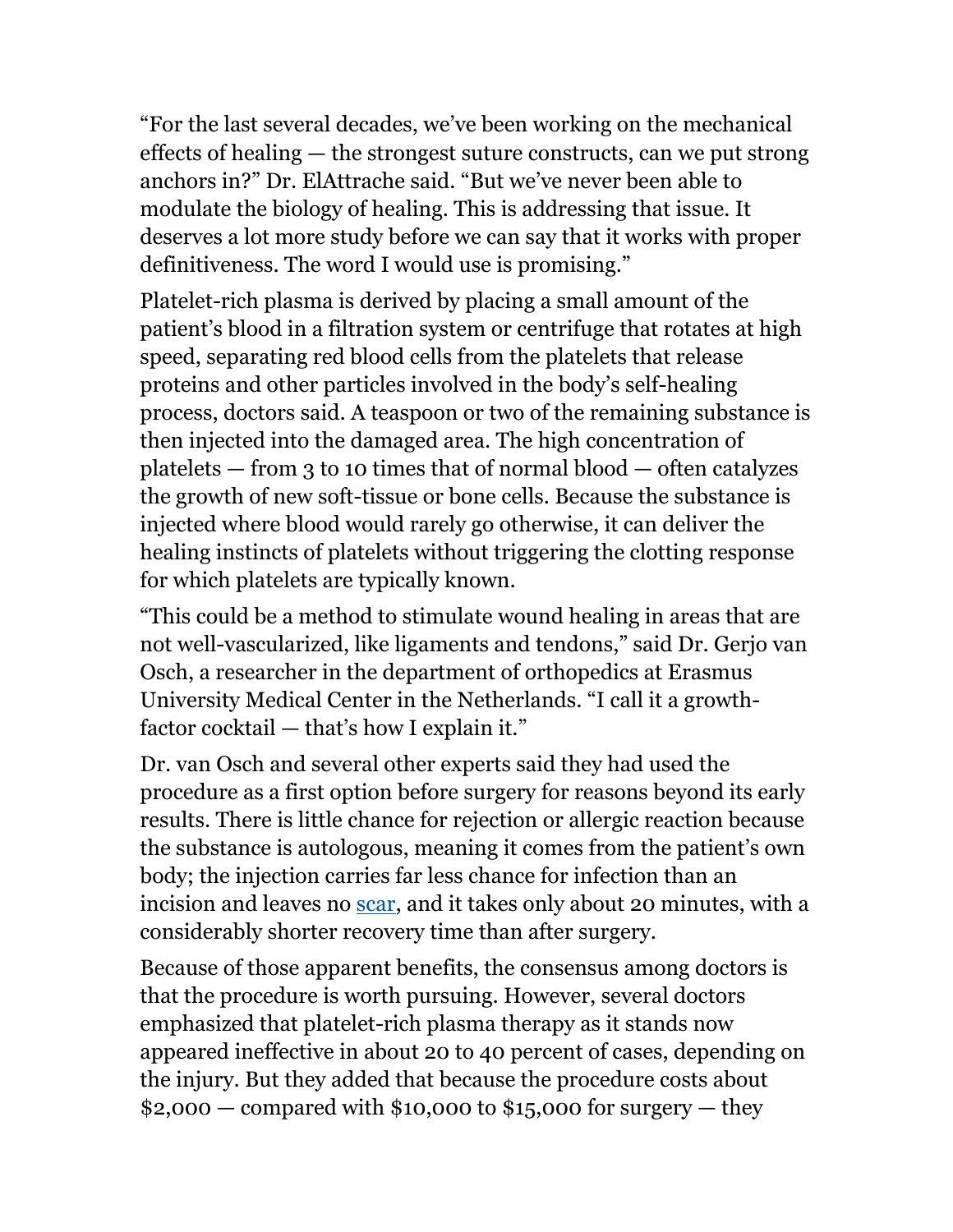expected that with more refinement, insurance companies would eventually not only authorize the use of PRP therapy but even require it as a first course of treatment.

Dr. Mishra said that he was particularly encouraged by PRP therapy's effectiveness on chronic elbow tendinitis, or tennis elbow. For a 2006 study published by The American Journal of Sports Medicine, he used the treatment on 15 of 20 patients who were considering surgery; the five others received only anesthetic. Two months later, the patients receiving PRP therapy noted a 60 percent improvement in pain measurements, compared with 16 percent for the control group.

Dr. van Osch is performing a double-blind, randomized study on 54 patients with Achilles' tendon injuries, while doctors in the United States, India, Sweden and elsewhere are performing formal trials on PRP therapy's performance with rotator-cuff shoulder strains, partial knee-ligament tears and bone fractures. Studies also are examining PRP therapy's possible use in conjunction with surgery, which a group in Spain used on Achilles' tendon ruptures and found recovery time reduced.

"The guy who plays softball on weekends, the woman who runs a 5k race every now and then, they suffer very common injuries," said Samir Mehta, the chief of the orthopaedic trauma service at the Hospital of the [University of Pennsylvania](http://topics.nytimes.com/top/reference/timestopics/organizations/u/university_of_pennsylvania/index.html?inline=nyt-org) who has performed PRP therapy on nine patients. "It's for those people that we hope that this therapy's uses can be more apparent."

The possibilities of platelet-rich plasma are certainly apparent to the Steelers. Mr. Polamalu, an All-Pro safety, had the procedure for a strained calf after a playoff game and, although the injury was not considered particularly serious, he returned healthy enough the next Sunday against the [Baltimore Ravens](http://topics.nytimes.com/top/news/sports/profootball/nationalfootballleague/baltimoreravens/index.html?inline=nyt-org) to return an interception 40 yards for a touchdown.

The technique played its most glaring role with Mr. Ward, a receiver who left that Baltimore game in the first quarter with a sprain of the [medial collateral ligament](http://health.nytimes.com/health/guides/injury/medial-collateral-ligament-mcl-injury-of-the-knee/overview.html?inline=nyt-classifier) in his right knee. The next day, he was